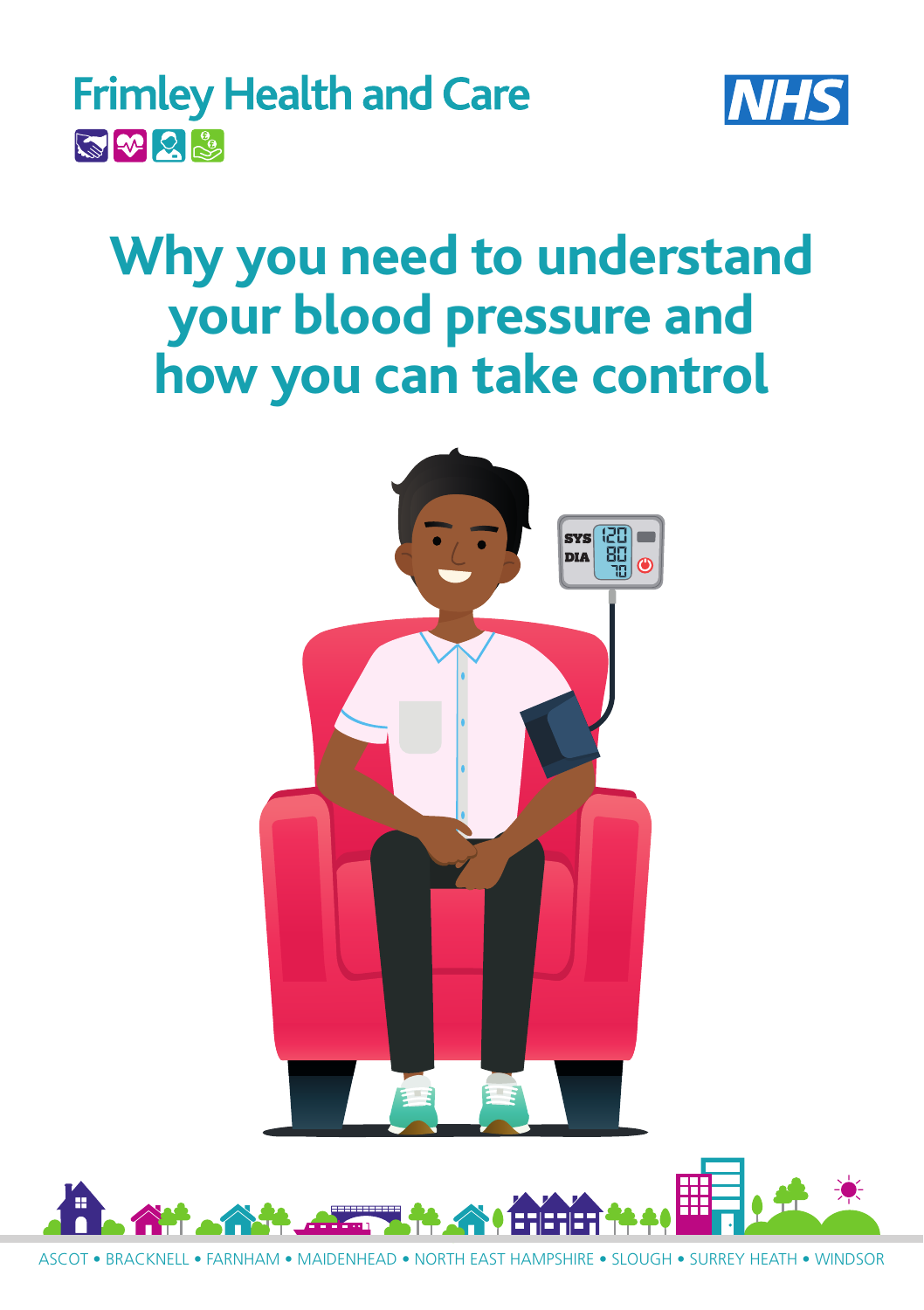### **Do you ever stop to check your blood pressure?**

Your blood pressure, or BP, is the force of your blood pushing against the walls of your arteries each time your heart beats.

High blood pressure (hypertension) is one of the most common health conditions in this country and could indicate there is an underlying illness. That's why we are encouraging you to 'Know Your Numbers'.

High blood pressure often has no symptoms. In fact, the first sign of it could be as serious as a heart attack or stroke. People with undiagnosed high blood pressure can too often become one of the statistics. Did you know:



Monitoring your blood pressure is easy. Taking just five minutes to measure your blood pressure could save your life. Your blood pressure is measured using a blood pressure monitor. You could visit a local pharmacy or see the practice nurse at your GP Surgery but did you know you can do it yourself? Perhaps you did for the first time today and that's why you have received this leaflet.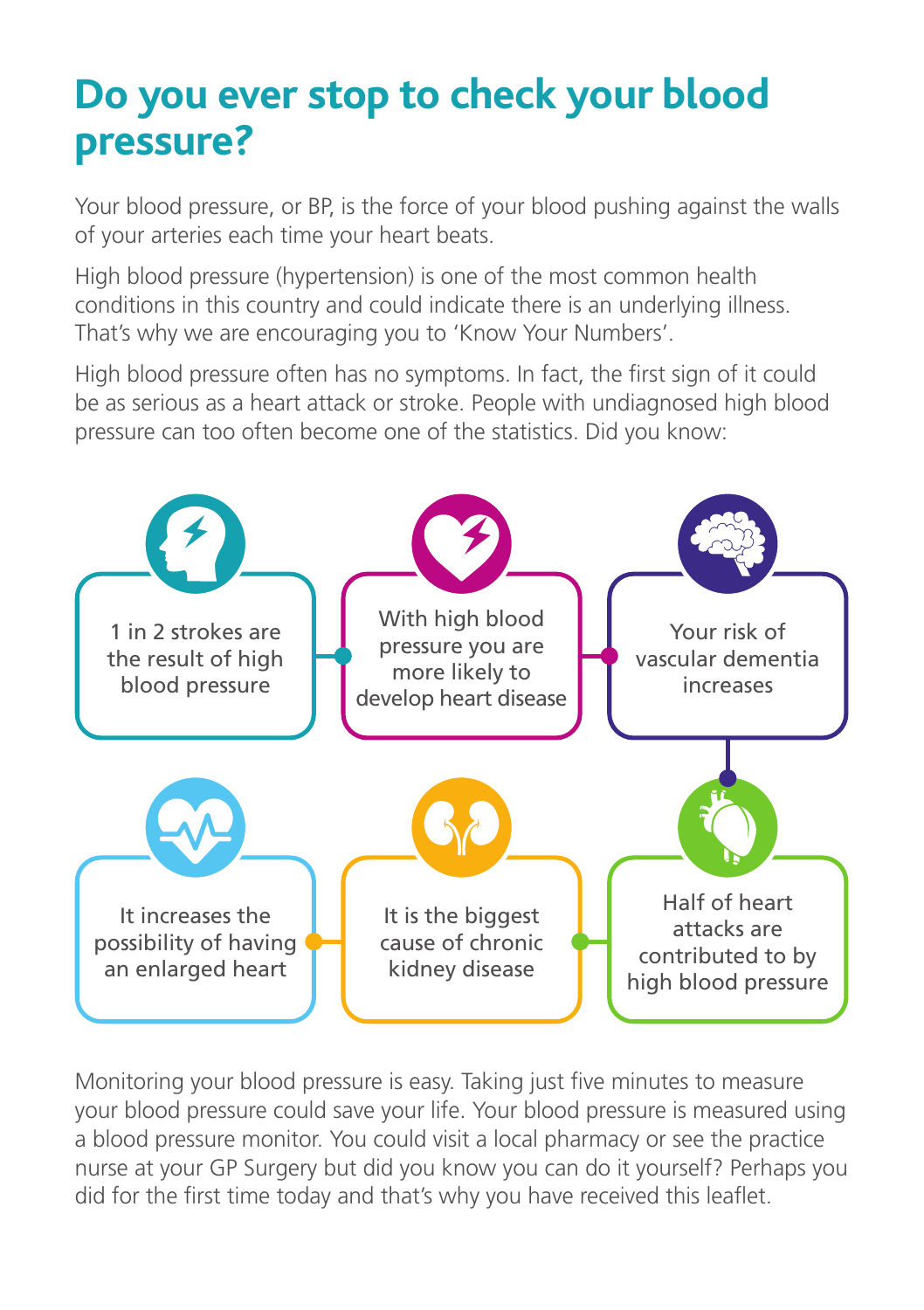## **Taking a blood pressure reading**

There are some simple things to remember when you are taking a blood pressure reading:

- Avoid things that can raise your blood pressure for half an hour beforehand like eating, having caffeinated drinks, smoking or exercising.
- Wear loose-fitting clothes so that you can fit the cuff easily around your arm.
- Rest for five minutes before you take your reading. Ensure you have your back supported, your arm relaxed and that it is resting on a firm surface at heart level. Your feet should be flat on the floor.

### **So now you know your numbers what do they mean?**

Blood pressure is monitored using 2 numbers. You will see it written as a ratio e.g 120/80. The top number indicates the pressure in your arteries when your heart contracts to pump your blood (systolic pressure), the bottom number is the pressure in your arteries between heartbeats – when your heart relaxes and refills (diastolic pressure). The chart below shows low, normal and high readings.

|                       | <b>Top number</b><br><b>Systolic</b> | <b>Bottom number</b><br><b>Diastolic</b> |
|-----------------------|--------------------------------------|------------------------------------------|
| Low BP                | <b>Less than 90</b>                  | <b>Less than 60</b>                      |
| <b>Normal BP</b>      | $90 - 120$                           | $60 - 80$                                |
| <b>High-Normal BP</b> | 120 - 140                            | $80 - 90$                                |
| High BP               | 140 and above                        | 90 and above                             |